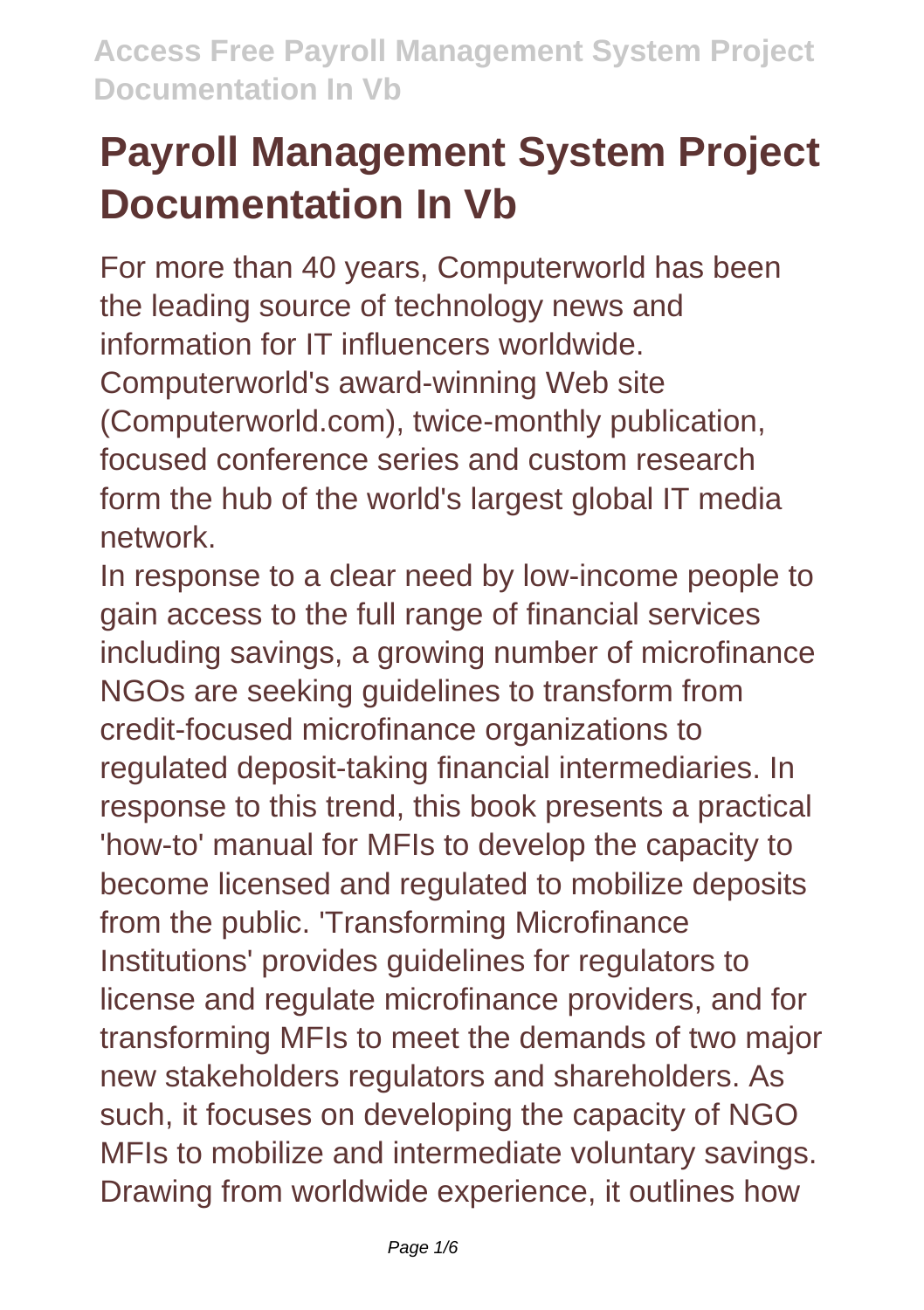to manage the transformation process and address major strategic and operational issues inherent in transformation including competitive positioning, business planning, accessing capital and shareholders, and how to 'transform' the MFI's human resources, financial management, MIS, internal controls, and branch operations. Case studies then provide examples of developing a new regulatory tier for microfinance, and how a Ugandan NGO transformed to become a licensed financial intermediary. This book will be invaluable to regulators and microfinance NGOs contemplating institutional transformation and will be of tremendous use to donors and technical support agencies supporting MFIs in their transformation. This book constitutes revised and extended versions of the best papers from the 10th Conference on Information Systems Management (ISM 2015) and 13th Conference on Advanced Information Technologies for Management (AITM 2015), held in Lodz, Poland, September 2015 as part of the Federated Conference on Computer Science and Information Systems (FedCSIS 2015). These events constitute a forum for the exchange of ideas for practitioners and theorists working in the broad area of information systems management in organizations and to present and discuss the current issues of IT in business applications. The 11 full papers included in this volume were carefully reviewed and selected Page 2/6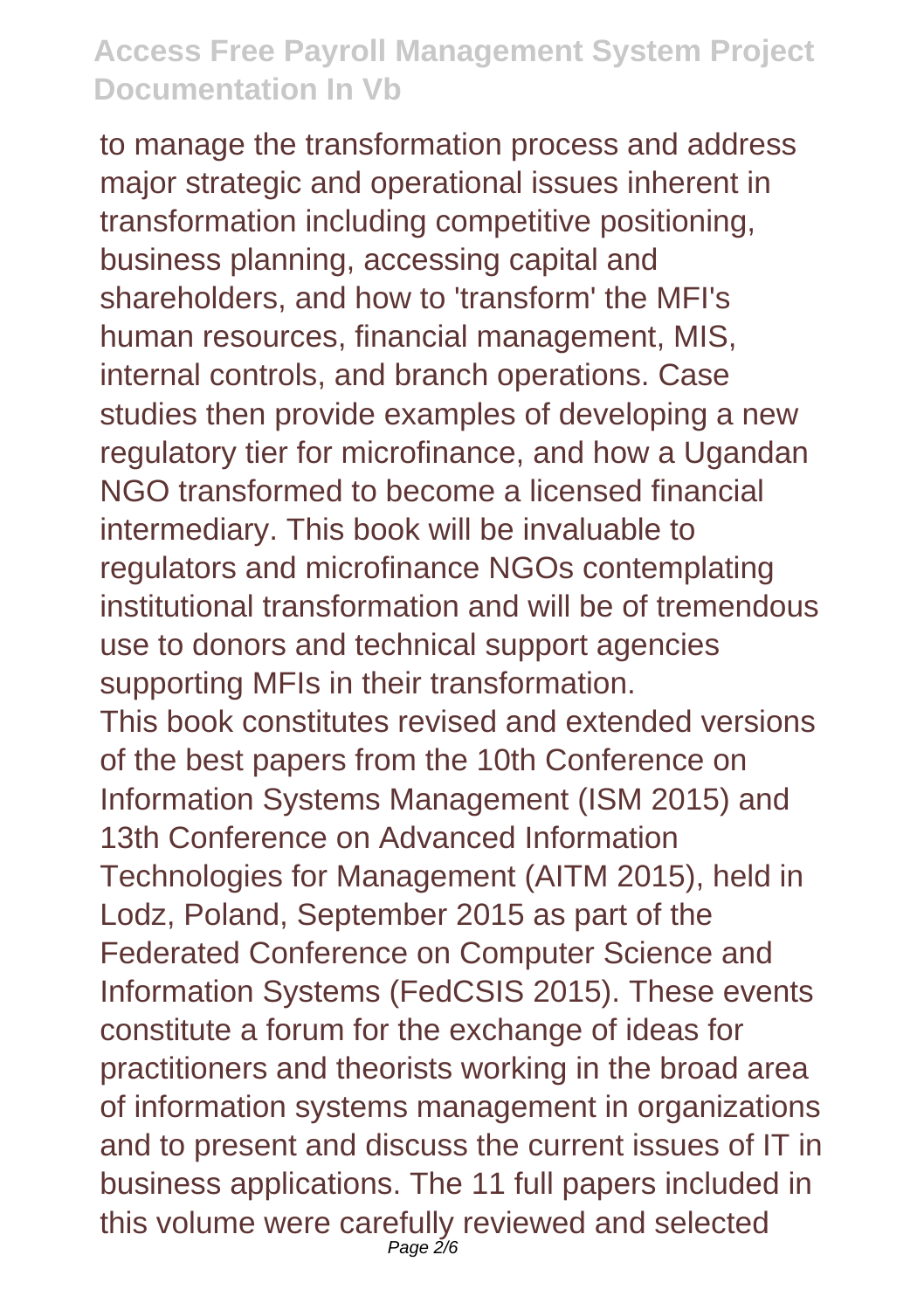originally 54 submissions. They focus on knowledge management systems; information technology for business and public organizations; and evaluation of information systems.

On Nov. 14, 2008, an opinion was issued on the SEC¿s FY '08 and '07 financial statements. Also, an opinion was issued on the effectiveness of SEC¿s internal control over financial reporting (incl. safeguarding of assets) and over compliance as of Sept. 30, 2008, and an evaluation of SEC¿s compliance with selected provisions of laws and reg¿s. during FY '08. This report presents issues identified during a FY '08 audit of SEC¿s internal controls and accounting procedures and recommends actions to address these issues. This report makes 19 recommend. to strengthen internal controls and accounting procedures. These recommend. are in addition to 24 recommend. included in prior year audits of SEC¿s financial statements that still need to be fully addressed.

As the 21st century begins, we are faced with opportunities and challenges of available technology as well as pressured to create strategic and tactical plans for future technology. Worldwide, IT professionals are sharing and trading concepts and ideas for effective IT management, and this co-operation is what leads to solid IT management practices. This volume is a collection of papers that present IT management perspectives from professionals around the world. The papers seek to offer new ideas, refine old ones, and pose interesting scenarios to help the reader develop company-sensitive management strategies.<br><sup>Page 3/6</sup>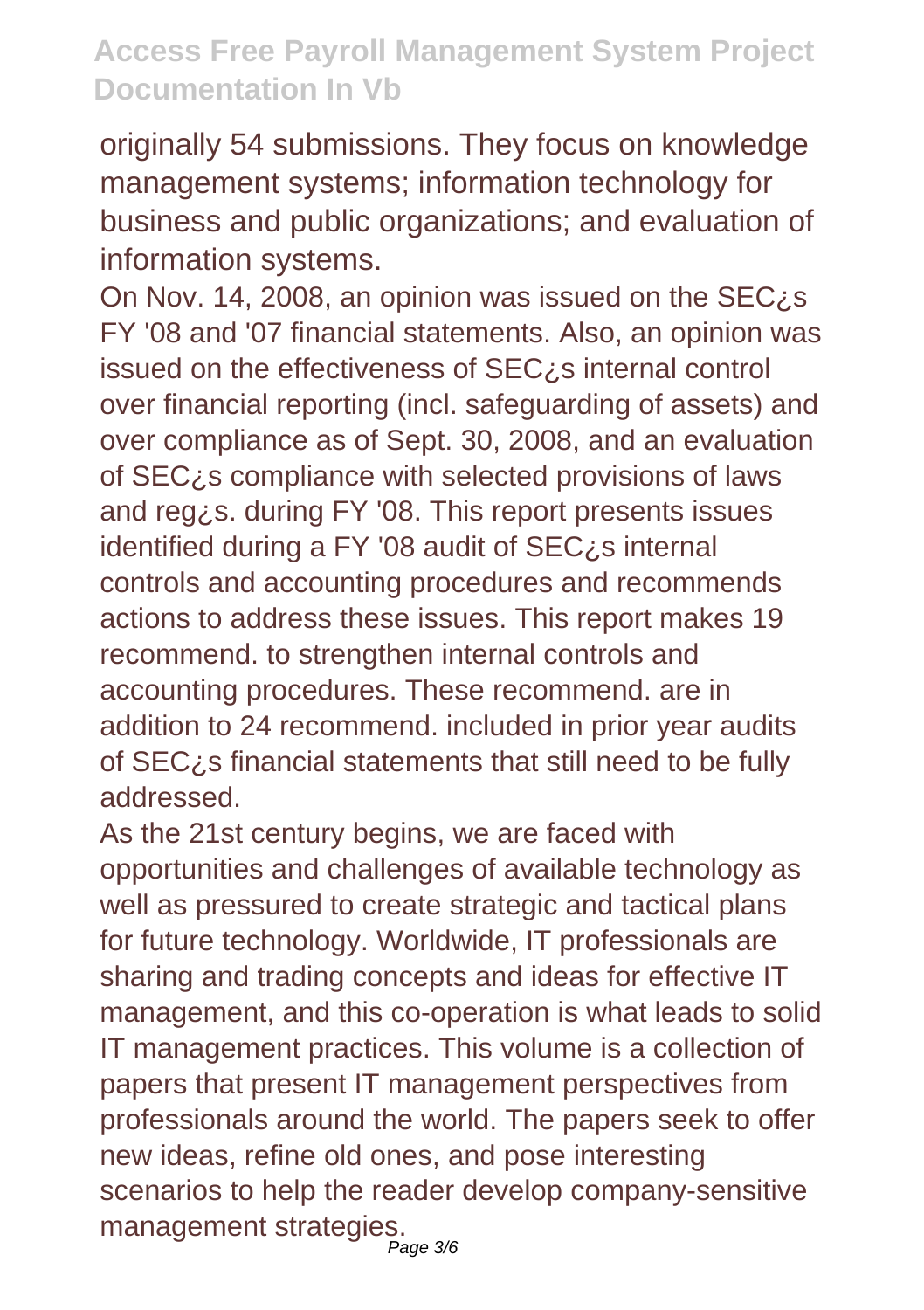On Nov. 16, 2009, an opinion was issued on the SEC¿s FY 2009 and 2008 financial statements. Also issued was an opinion on the effectiveness of  $SEC<sub>i</sub>$  s internal controls over financial reporting as of Sept. 30, 2009, and an evaluation of SEC¿s compliance with selected provisions of laws and regulations during FY 2009. This report presents: (1) recommendations related to the significant deficiencies reported and discussed in the opinion report; (2) less significant internal control issues identified during the FY 2009 audit of  $SEC<sub>i</sub>$ s internal controls and accounting procedures; (3) the status of the recommendations reported as open in an April 2, 2009 management report; and (4) the status of the security weaknesses in info. systems controls. Charts and tables. Your one-stop-shop for unparralled coverage of payroll control systems, best practices, measurements and reports, cost account, and outsourcing. Includes a step-by-step checklist of activities to follow when setting up a payroll system and how to install controls that combat payroll fraud. Order your copy today!

Internal Audit Practice from A to ZCRC Press Every industry has its standard professional directory - advertising has its Black Book, manufacturing its Thomas's Register -- except, that is, for architecture...and design...and construction. While there are dozens of smaller directories, each addressing a specific market niche, none speak to all three industries in a comprehensive way. And larger product directories, like Sweets, are advertising driven and therefore incomplete. Felder's Comprehensive is the first pan-industry guide of its kind, and it is many times more comprehensive than the nearest competitor. It is an annual desk reference, directory, and product source guide with more reference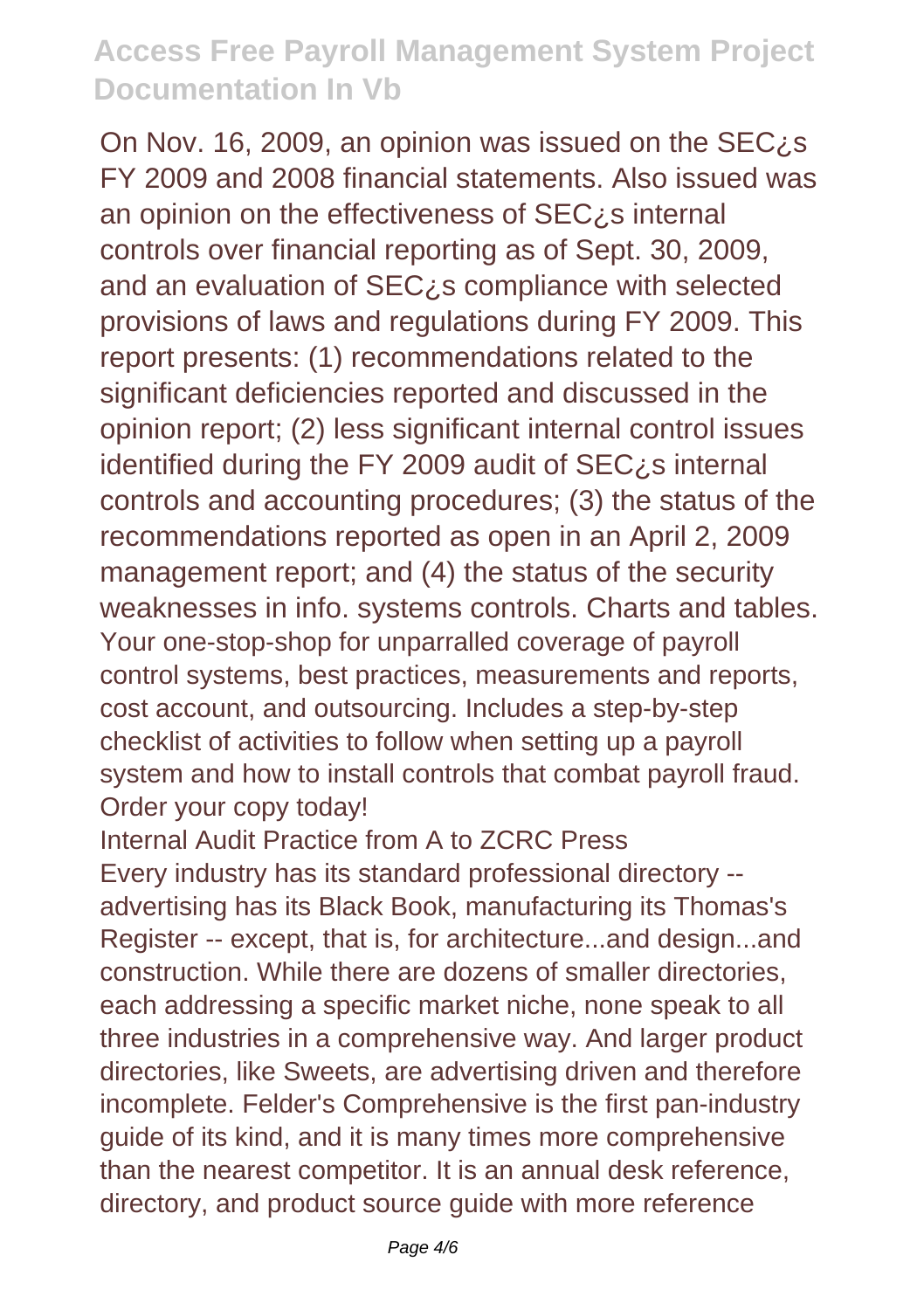information than any other title currently available. It contains thousands of listings of time-sensitive and timeless reference information for anyone involved in the business or practice of architecture, design, design/build, construction, interior design, facility management, and real-estate development. For example, readers can find listings for more than 12,000 manufacturers of furnishings, fixtures, equipment, and materials listed alphabetically, and, most importantly, by product category. Felder's also lists design competitions, domestic and international trade shows, trade publications and other media, trade associations, professional organizations, and more. Most sections are indexed and cross-referenced for easy referral and identification. Felder's is the first truly comprehensive reference guide of its kind for the A/E/C marketplace and is certain to become the industry standard.

#### Software Project Management 5e

A one-stop resource for setting up or improving an existingpayroll system! The most comprehensive resource available on the subject,Accounting for Payroll: A Comprehensive Guide providesup-to-date information to enable users to handle payroll accountingin the most cost-effective manner. From creating a system from scratch to setting up a payrolldepartment to recordkeeping and journal entries, Accounting forPayroll provides the most authoritative information on theentire payroll process. Ideal for anyone new to the payroll systemor as a skill-honing tool for those already immersed in the field,this hands-on reference provides step-by-step instructions forsetting up a well-organized payroll system or improving an existingone. This book addresses the practice of internal auditing